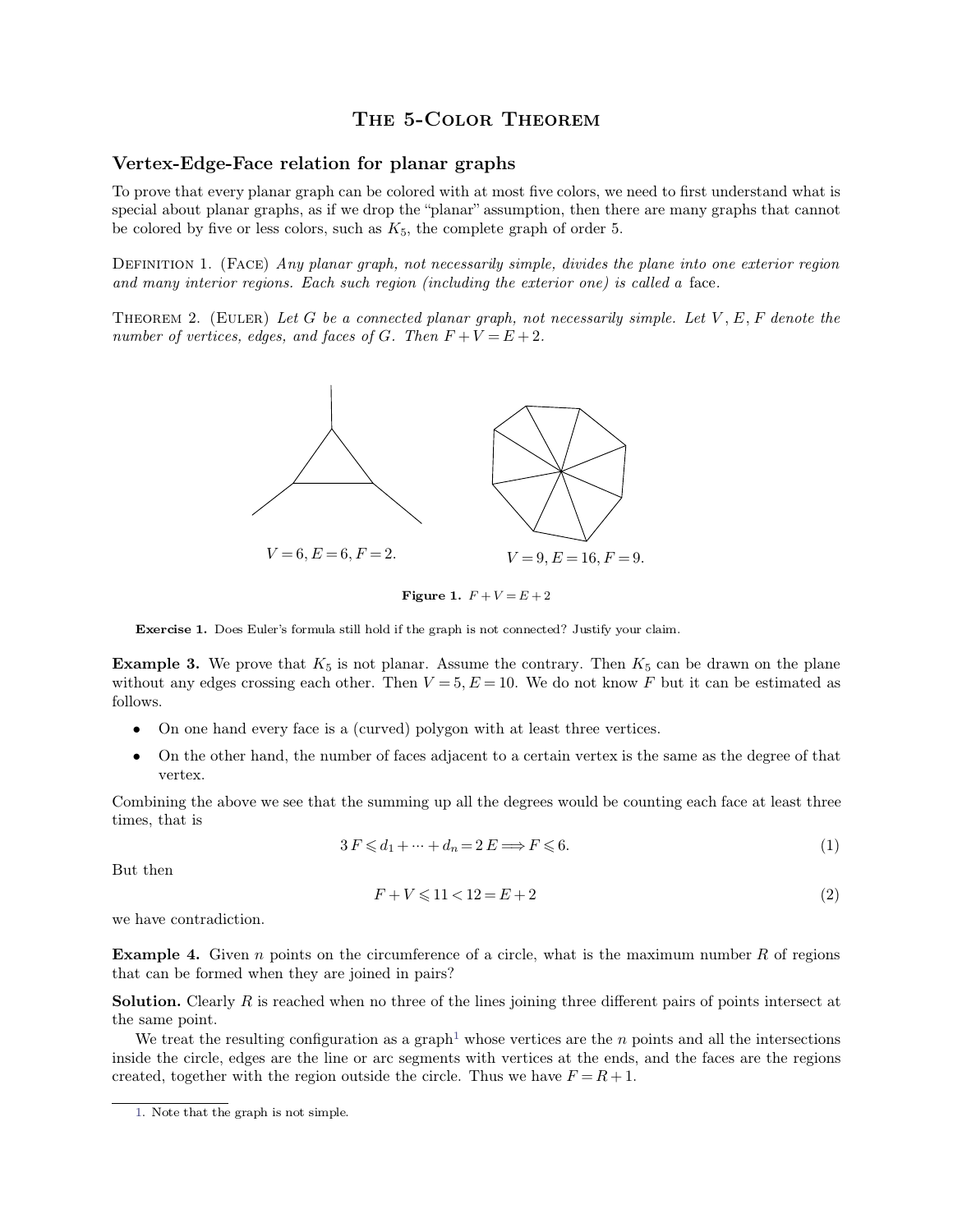On the other hand, we see that each vertex is either one of the *<sup>n</sup>* points, or the intersection of two lines connecting two different pairs of the  $n$  points. Consequently we have

$$
V = n + \binom{n}{4}.\tag{3}
$$

On the other hand, we see that each vertex is either one of the *n* points, or the intersection of two lines<br>connecting two different pairs of the *n* points. Consequently we have<br> $V = n + {n \choose 4}$ . (3)<br>To find out the number connecting two different pairs of the *n* points. Consequently we have<br>  $V = n + {n \choose 4}$ .<br>
To find out the number of edges, we notice that each vertex on the circle has degree  $n + 1$ <br>
vertex has degree 4. As  $\sum \deg(v) = 2 |E|$  h To find out the number of edges,<br>vertex has degree 4. As  $\sum$  deg $(v$ <br>Now Euler's formula gives

$$
V = n + \binom{4}{4}
$$
  
notice that each vertex on the circle has degree  $n + 1$  while each interior  

$$
2|E|
$$
 holds even for general graphs, we have  

$$
|E| = \frac{1}{2} \left[ n(n+1) + \binom{n}{4} 4 \right].
$$
 (4)

$$
= 2|E|
$$
 holds even for general graphs, we have  
\n
$$
|E| = \frac{1}{2} \Big[ n(n+1) + {n \choose 4} 4 \Big].
$$
\n
$$
F = E + 2 - V = 2 + {n \choose 2} + {n \choose 4}.
$$
\n(5)

Now Euler's formula gives<br>Consequently  $R = 1 + {n \choose 2} + {n \choose 4}$ .<br>Exercise 2. Prove that  $R = {n-1 \choose 2}$  $\binom{n}{2} + \binom{n}{4}.$ 

**EXECUTE:**  $F = 1 + {n \choose 2} + {n \choose 4}.$ <br>**Exercise 2.** Prove that  $R = {n-1 \choose 0} + {n \choose 1}$  ${n-1 \choose 0} + {n-1 \choose 1} + {n-1 \choose 2} + {n-1 \choose 3} + {n-1 \choose 4}$ . (Hint:<sup>2</sup>  $F = E + 2 - V = 2 + {n \choose 2} + {n \choose 4}.$ <br>Consequently  $R = 1 + {n \choose 2} + {n \choose 4}.$ <br>Exercise 2. Prove that  $R = {n-1 \choose 0} + {n-1 \choose 1} + {n-1 \choose 2} + {n-1 \choose 3} + {n-1 \choose 4}.$  (Hint:<sup>2</sup>)<br>The 6-color theorem<br>LEMMA 5. In any planar graph there is a vertex **Exercise 2.** Prove that  $R = \binom{n-1}{0} + \binom{n-1}{1} + \binom{n-1}{2} + \binom{n-1}{3} + \binom{n-1}{4}$ . (Hint:<sup>2</sup>)<br> **The 6-color theorem**<br>
LEMMA 5. *In any planar graph there is a vertex with degree*  $\leq 5$ .<br> **Proof.** Assume the contrary, that

<span id="page-1-0"></span>

<span id="page-1-2"></span>is a vertex with degree 
$$
\leq 5
$$
.  
\nthe degree of every vertex is  $\geq 6$ . We then have  
\n $3 F \leq d_1 + \dots + d_n = 2 E$  (6)

and

the degree of every vertex is 
$$
\geqslant 6
$$
. We then have  
\n $3 F \leqslant d_1 + \dots + d_n = 2 E$  (6)  
\n $6 V \leqslant d_1 + \dots + d_n = 2 E$ . (7)

Consequently

$$
6V \le d_1 + \dots + d_n = 2E.
$$
  
(7)  

$$
F + V \le \frac{2E}{3} + \frac{2E}{6} = E < E + 2.
$$
  
(8)

<span id="page-1-1"></span>Contradiction. □

Contradiction.<br>THEOREM 6. *Any connected planar graph can be colored by 6 colors or less.* 

**Proof.** We prove by induction on the order *n*. Clearly the conclusion holds when  $n \le 6$  so the base case is settled. settled. THEOREM6. *Any connected planar g*<br> **Proof.** We prove by induction on the<br>
settled.<br>
Now assume that any connected p<br>
planar graph with  $n + 1$  vertices.<br>
By Lemma 5 there is a vertex with<br>
vertices  $y_n = y_n$  so that  $y_n = \frac$ **boof.** We prove by induction on the order *n*. Clearly the conclusion holds when  $n \le 6$  so the base case is led.<br>Now assume that any connected planar graph of order *n* can be colored by 6 colors or less. Let *G* be a n

Now assume that any connected planar graph of order *n* can be colored by 6 colors or less. Let *G* be a planar graph with  $n+1$  vertices. **Proof.** We prove by induction on the order *n*. Clearly the conclusion holds when  $n \le 6$  so the base case is settled.<br>
Now assume that any connected planar graph of order *n* can be colored by 6 colors or less. Let *G*

finally, as *l*  $k \leq 5$ , there is a color in the six colors that is vertex  $v_{n+1}$  and the remaining tices  $v_1, ..., v_n$ , so that  $v_{n+1}$  is directly connected to  $v_1, ..., v_l$  for some  $l \leq 5$ .<br>Now let *G'* be the graph obta

*By* Lemma 5 there is a vertex with degree five or less. We mark this vertex  $v_{n+1}$  and the remaining vertices  $v_1, ..., v_n$ , so that  $v_{n+1}$  is directly connected to  $v_1, ..., v_l$  for some  $l \le 5$ .<br>Now let *G'* be the graph o Now let  $G'$  be the graph obtained from  $G$  by deleting the vertex  $v_{n+1}$  and the edges  $\{v_{n+1}, v_1\}$ , ...,  $\{v_{n+1}, v_l\}$ . By the induction hypothesis  $G'$  can be colored by 6 colors.<br>Finally, as  $l \le 5$ , there is a

THEOREM 7. *Any connected planar graph can be colored by 5 colors or less.*<br>**Proof.** We prove the theorm by induction on the order *n*. The base case is trivial as when  $n \le 5$  clearly 5 **Proof.** We prove the theorm by induction on the order *n*. The base case is trivial as when  $n \leq 5$  clearly 5 colors suffice. Now assume that every planar graph of order *n* can be colored by 5 colors. Let *G* be a grap **The 5-color theorem**<br>THEOREM 7. Any connected planar graph can be colored by 5 colors or less.<br>**Proof.** We prove the theorm by induction on the order *n*. The base case is trivial as when  $n \le 5$  clearly 5 colors suffice THEOREM7. Any connected planar graph can be colored by 5 colors or less.<br> **Proof.** We prove the theorm by induction on the order *n*. The base case is trivial as when  $n \le 5$  clearly 5 colors suffice. Now assume that eve **Proof.** We prove the theorm by induction on the order *n*. The base case is trivial as when  $n \le 5$  colors suffice. Now assume that every planar graph of order *n* can be colored by 5 colors. Let *G* be of order  $n + 1$ .

2. 
$$
\binom{n}{k} = \binom{n-1}{k} + \binom{n-1}{k-1}
$$
.